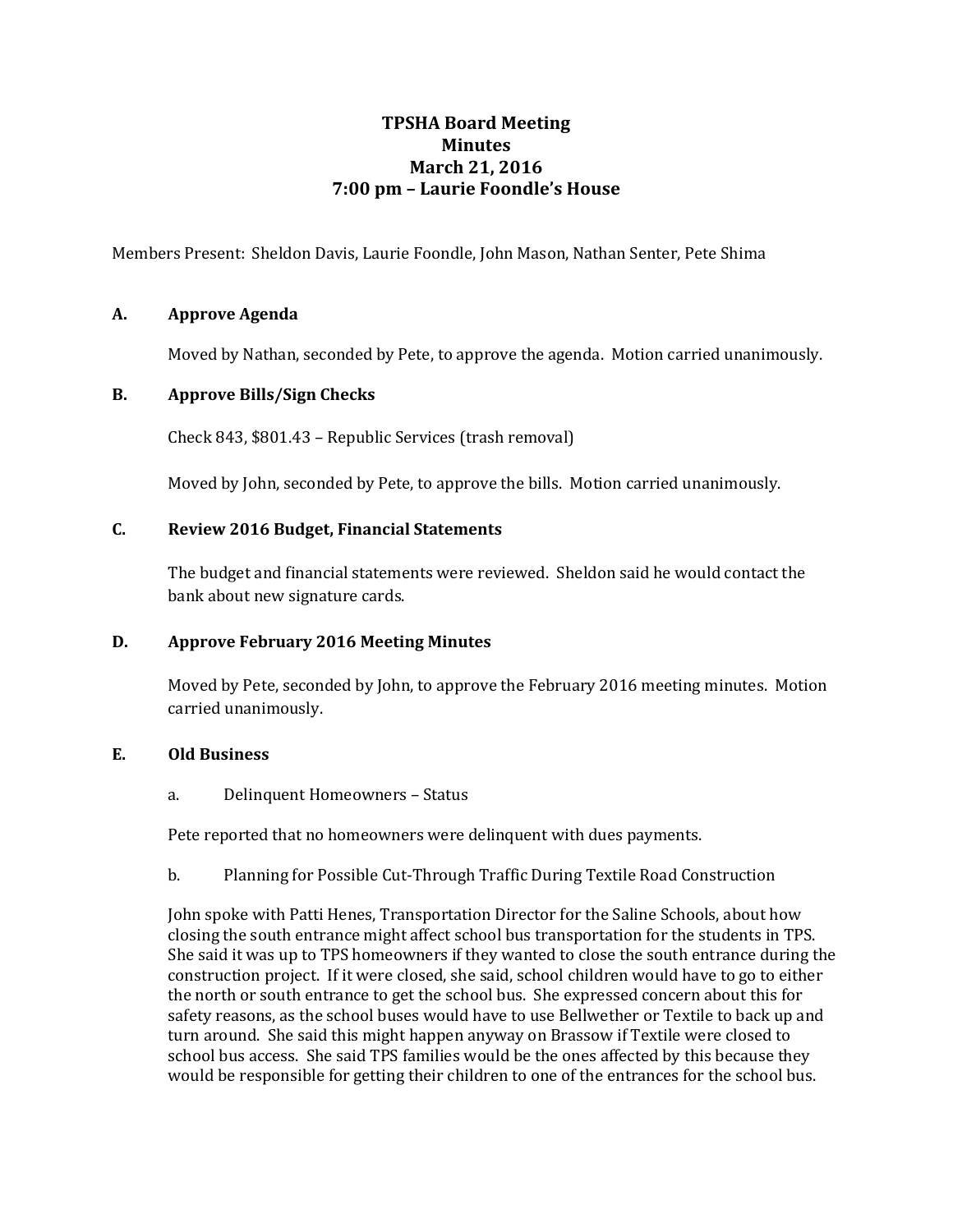John stated that he also spoke with the Saline Police Department, who directed him to the County Sheriff's Department. He spoke with Ken Smith, one of the deputies assigned to Lodi Township, who said he was available to do whatever he could to assist TPS. He cautioned about impacted response time to emergency situations if the south entrance were closed. He believed Brassow would become a 'highway' during the construction period and said he would make his presence known in the subdivision, although he noted that he could not write tickets for speeding or failure to stop at stop signs on the TPS private roads.

John said he also visited the Saline Fire Department to talk about potential impact if the south entrance were closed. He spoke with the Fire Chief, who expressed concern about access to the dry hydrant on Textile if the south entrance were closed. He also noted that response time to an emergency situation could mean the difference between life and death if emergency personnel had to be re-routed to the north entrance.

John did not think the potential liability issues would be worth the few extra cars that may or may not use TPS for cut-through access.

Laurie noted the new signs that had been posted on the public street signs ('Dead End' on the Katz Farm Court and Golfview street signs and 'No Outlet' on the Briar Glen street sign), stating that this could be viewed as an indication that MDOT expected cut-through traffic as a result of this project and they installed the signs to proactively address the situation.

Sheldon said it sounded like it would not be a good idea to close the south entrance given the liability issues. He said the Board would scope out the situation once the project begins to see what, if anything, may be necessary. He said they would look at all options, such as installing signage that said 'No Through Traffic' or 'No Outlet.' He believed having Deputy Smith making his presence known in the neighborhood would be helpful to discourage potential cut-through traffic.

c. Mailbox Keys

Sheldon explained there was a "dummy" parcel box at the mailboxes used to hold the backup keys for all of the parcel boxes. He said the post office had access to the "dummy" box.

Laurie stated that she would work with the post office to determine where the set of extra homeowner mailbox keys were located.

d. Facebook/Nextdoor Tools for Improved Communication

Sheldon demonstrated the TPSHA Facebook page. He said he would update it and send it to everyone in the neighborhood/provide access. Board members agreed this would be a more effective communication tool for the neighborhood than the Nextdoor website.

e. Website Update

Sheldon asked that his telephone number on the website be changed to his cell number.

f. Signature Cards

Sheldon would obtain the appropriate cards for signature.